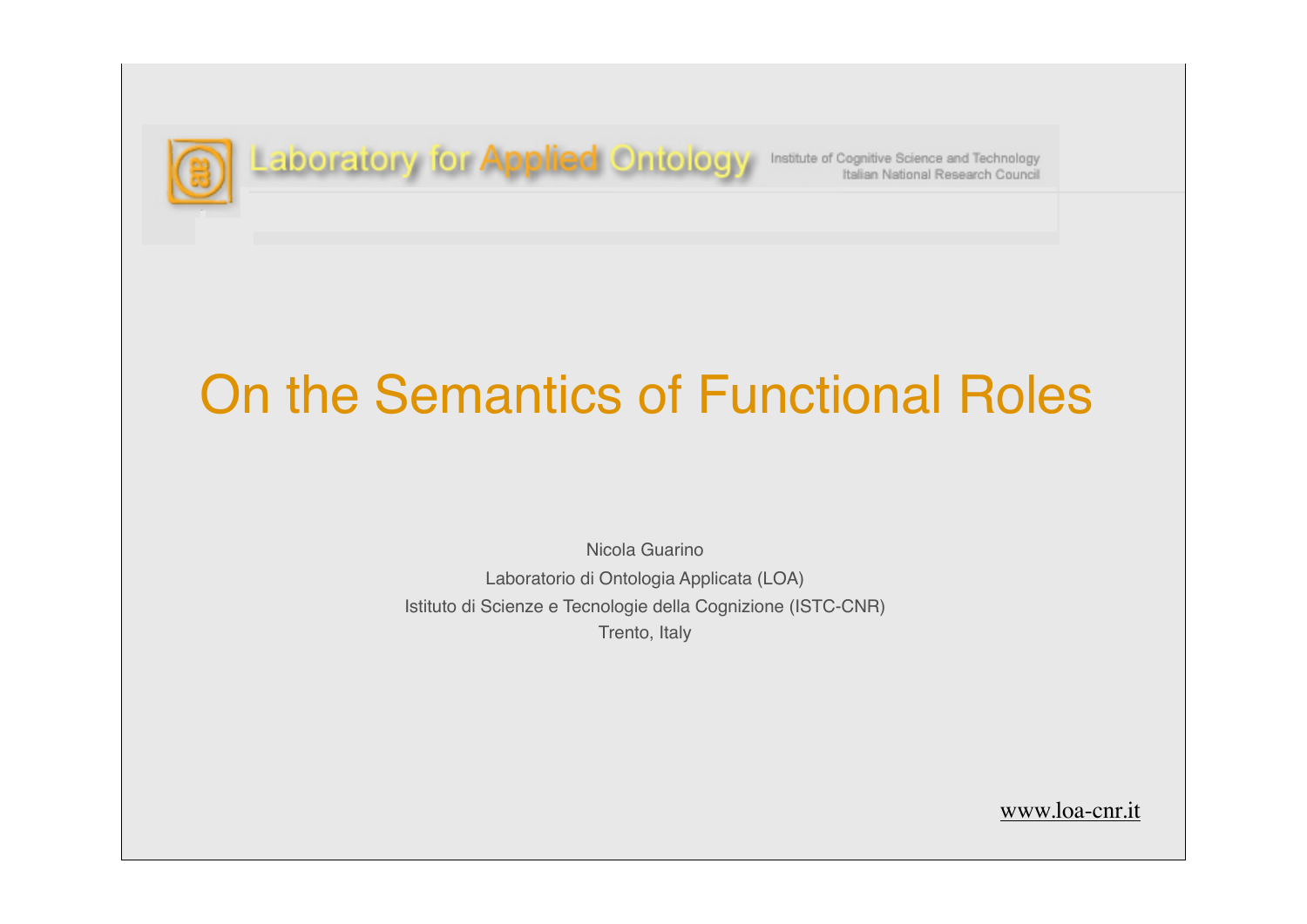# **Summary**

- Kinds of attributes: parts, qualities, roles
- Our previous accounts of roles:
	- Roles as (anti-rigid, dependent) properties (OntoClean)
	- Roles as reified concepts
- Problem 1: what's the nature of the *role playing* relationship?
	- does a *pedestrian* or an *ocular witness* really *play* a role?
	- What's the difference between *driving/teaching* and *driver/teacher*?
- Problem 2: What do we refer to, when we use role terms?
	- *There were 80 passengers on the Lufthansa flight LH828 yesterday*
	- *Lufthansa transported 100,000 passengers to Tbilisi in one year*
	- *Lufthansa replaced the pilot of flight LH828 two times last year*
- Kinds of attributes (again)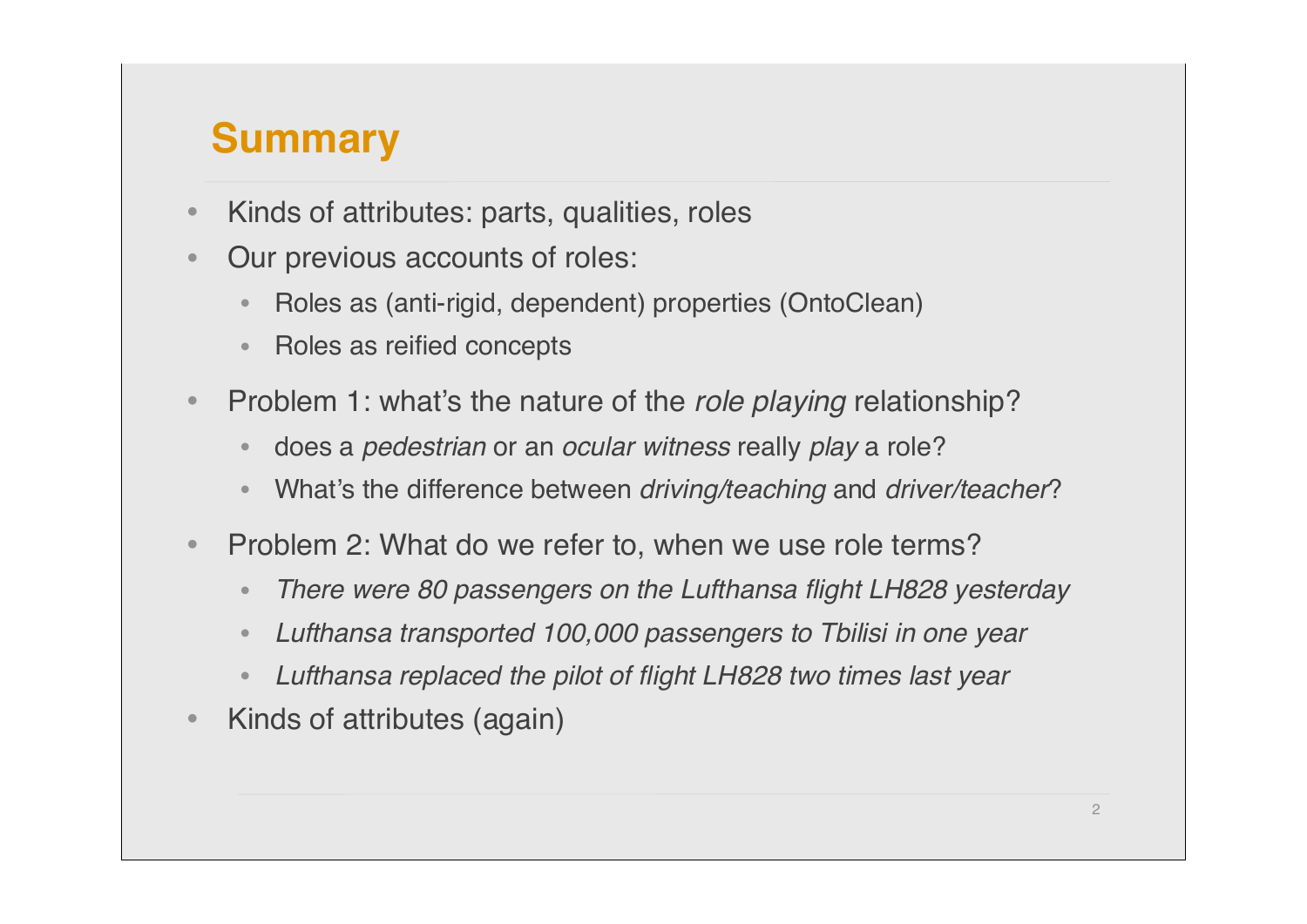#### **Concepts and their attributes**

• Woods' "What's in a link?" (1975):

JOHN HEIGHT: 6 FEET KISSED: MARY

• "no longer do the link names stand for attributes of a node, but rather arbitrary relations between the node and other nodes"; different notations should be used

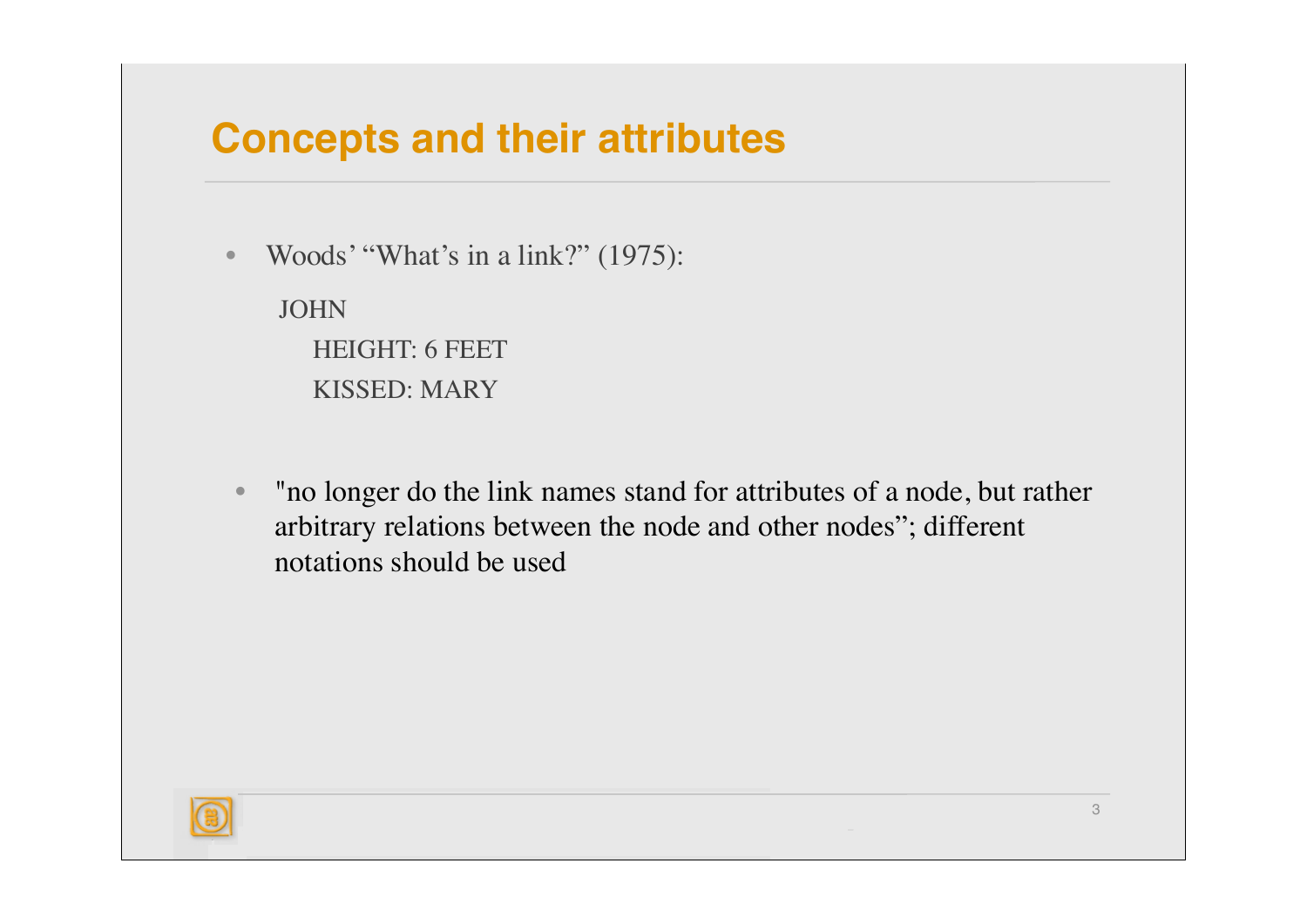#### **Kinds of attributes**

JOHN HEIGHT: 6 FEET RIGHT-LEG: LEG#1 MOTHER: JANE KISSED: MARY

**intrinsic quality part role external relation**

We need different primitives to express *different structuring relationships* among concepts

We need to represent *non-structuring relationships* separately

Current description logics tend to collapse **EVERYTHING**!

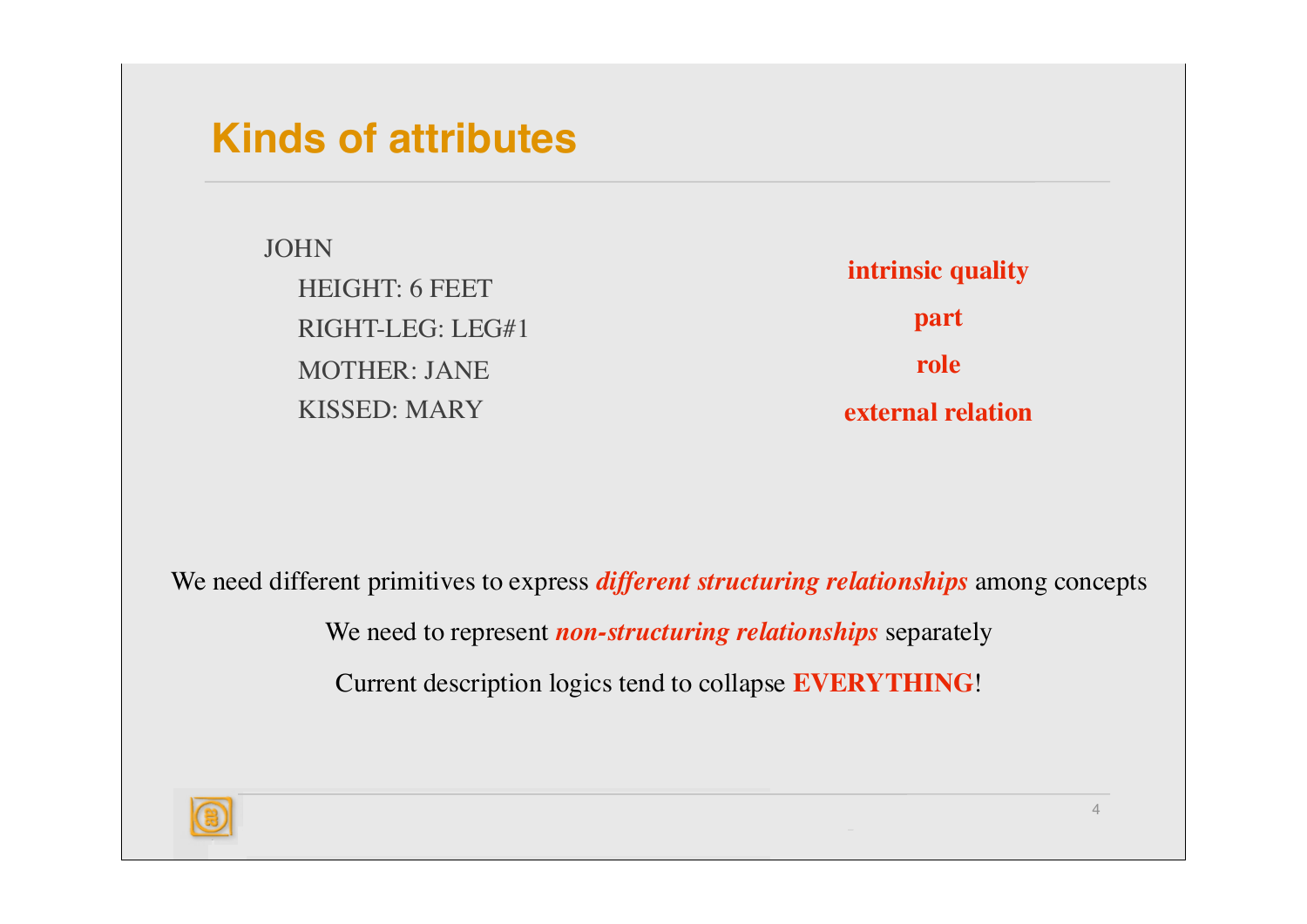# Understanding roles: the OntoClean approach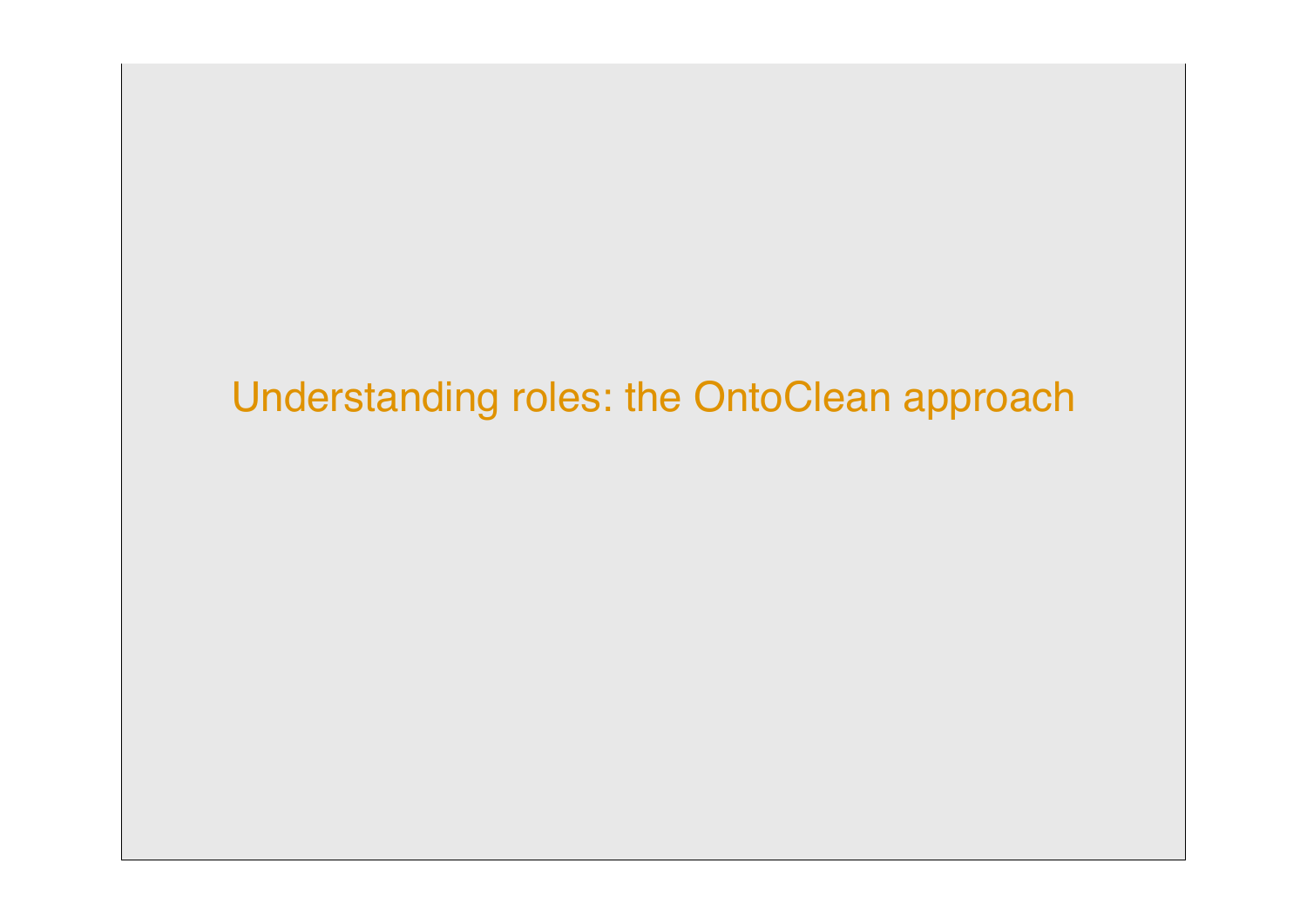#### **Roles are properties**

- Basic Idea (Sowa 2000) Roles can be 'predicated' of different entities, i.e., different entities can play the same role
- Standard representation Roles are represented, in FOL, as unary predicates whose instances are their players:
	- Student(john) -> John plays the Student role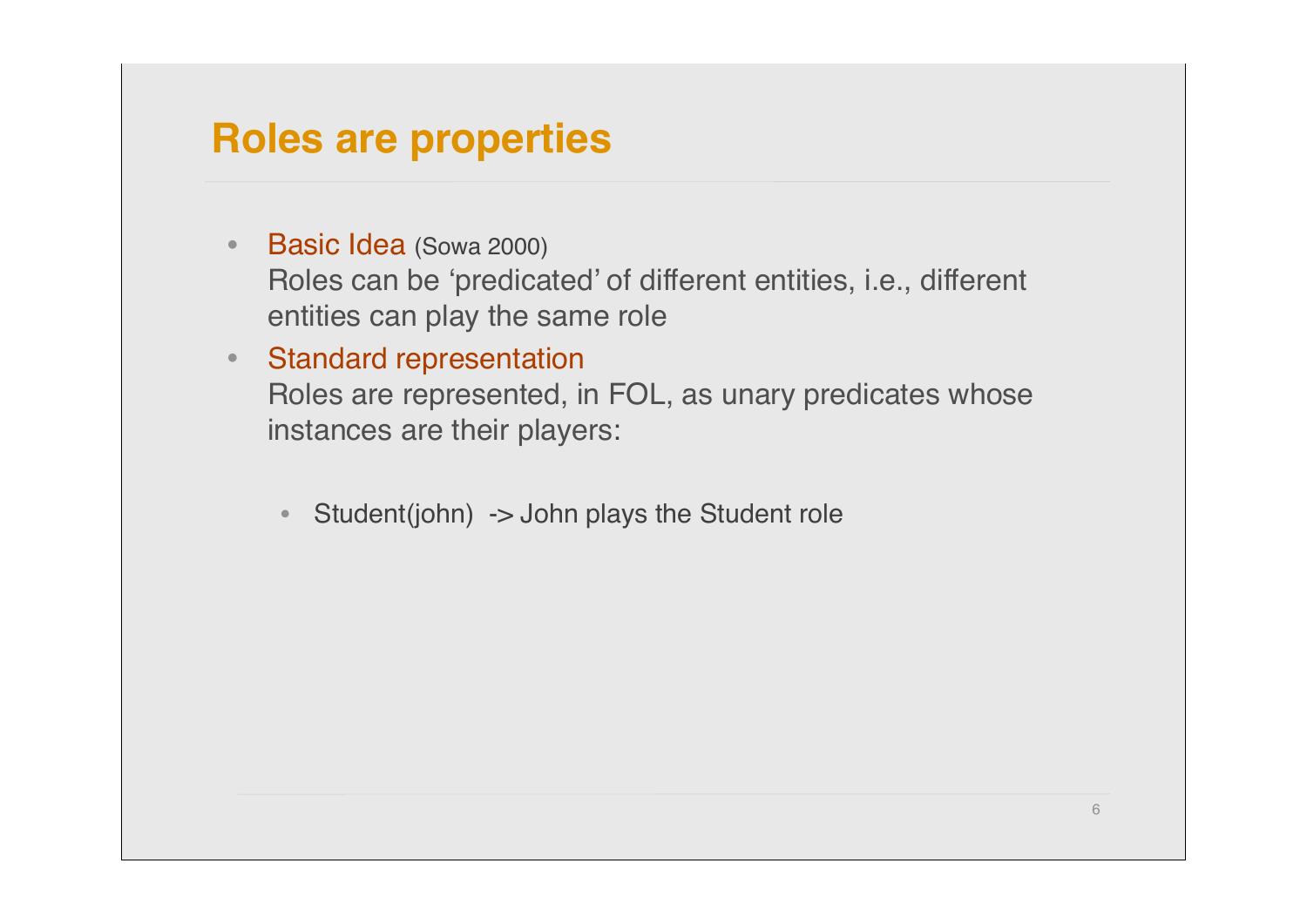#### Roles are *anti-rigid*

- Basic Idea (Steimann 2000): Roles have *dynamic* (temporal/modal) relations with their players
- $\bullet$  *φ* is rigid (+R):

$$
\forall x (\Diamond \phi(x) \rightarrow \Box \phi(x))
$$

- e.g. Person, Apple
- $\phi$  is non-rigid (-R):  $\exists x (\Diamond \phi(x) \land \neg \Box \phi(x))$ 
	- e.g. Red, Male
- $\phi$  is anti-rigid (~R):  $\forall x (\Diamond \phi(x) \rightarrow \neg \Box \phi(x))$  e.g. Student, Agent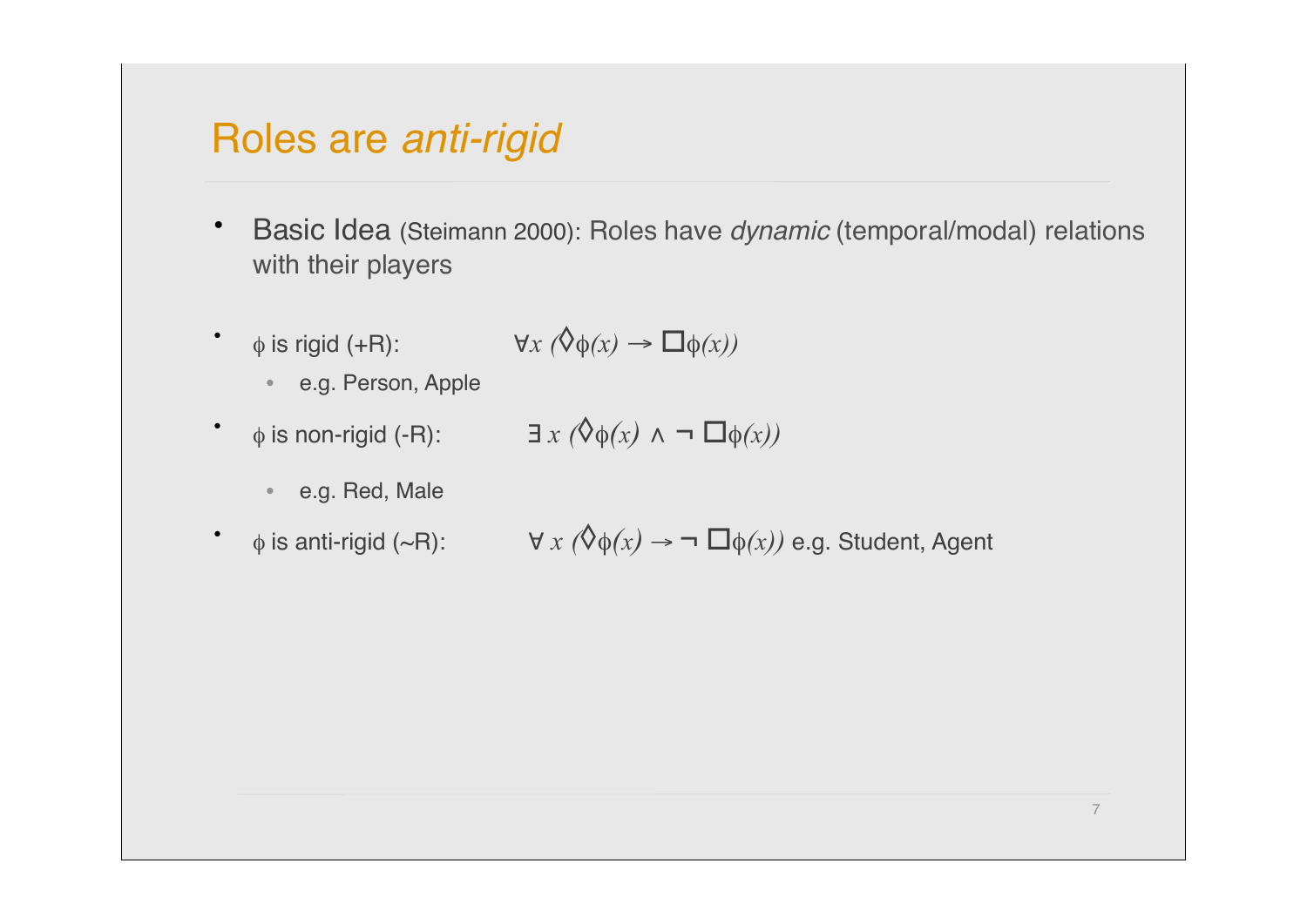### **Examples of dynamicity for roles**

- An entity can play different roles simultaneously
	- *In 2003, B. was the Italian Prime Minister, the President of the European Union, the president of the Forza Italia party, the owner of the Mediaset company, an Italian citizen, a defendant at a legal trial.*
- An entity can cease playing a role
	- *In 1960, B. was a piano bar singer, now he is the IPM.*
- An entity can play the same role several times, simultaneously
	- *In 2003, B. had two presidencies / was president twice.*
- A role can be played by different entities, simultaneously or at different times
	- *Today, there are 4319 Italian National Research Council researchers.*
	- *In 2000, the Italian Prime Minister was D., now it is B.*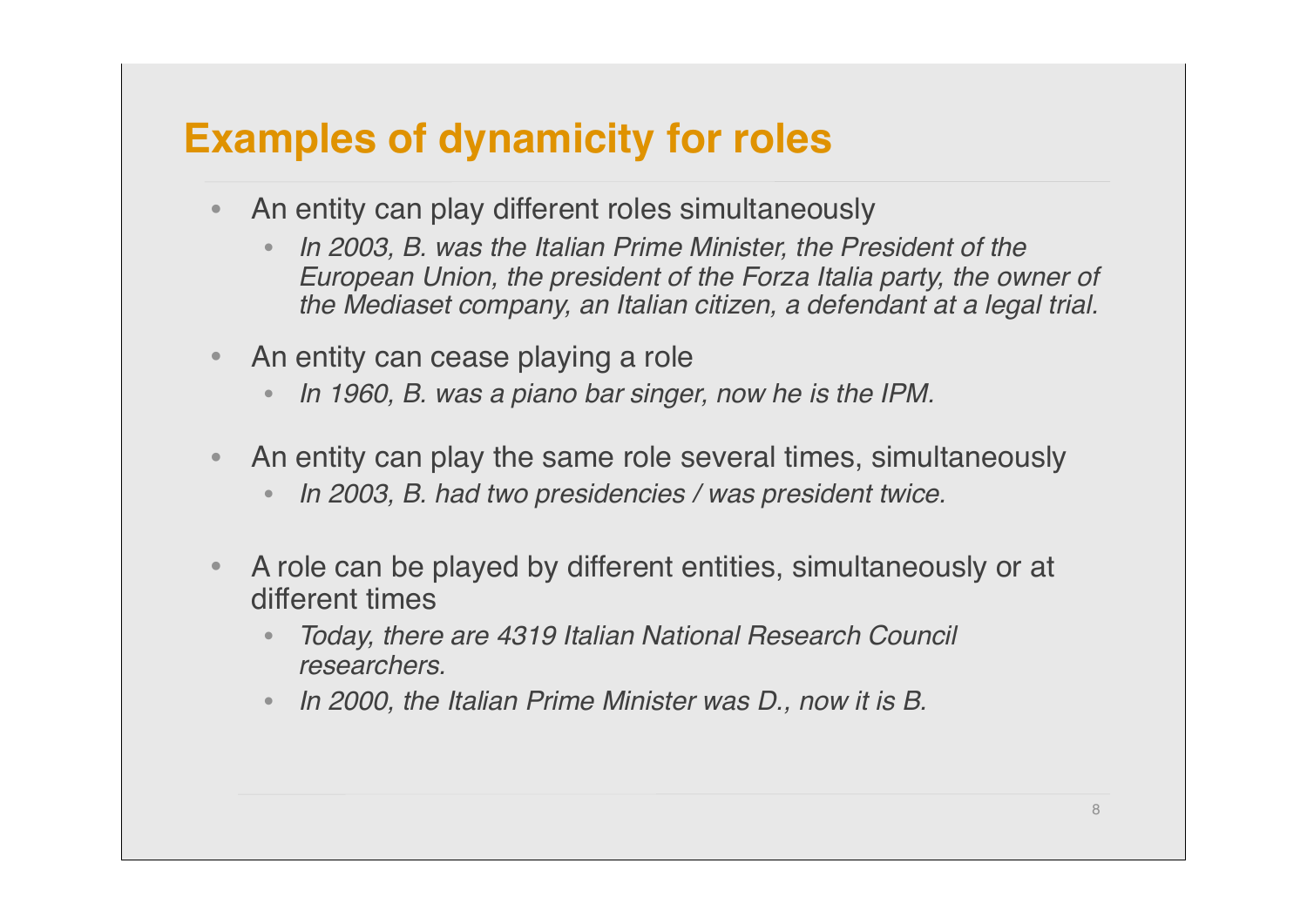#### **Roles have a relational nature**

- Basic Idea (Sowa, Guarino&Welty) Roles imply patterns of relationships, i.e., they **depend**—via these patterns—on additional 'external' properties
- Which kind of dependence?

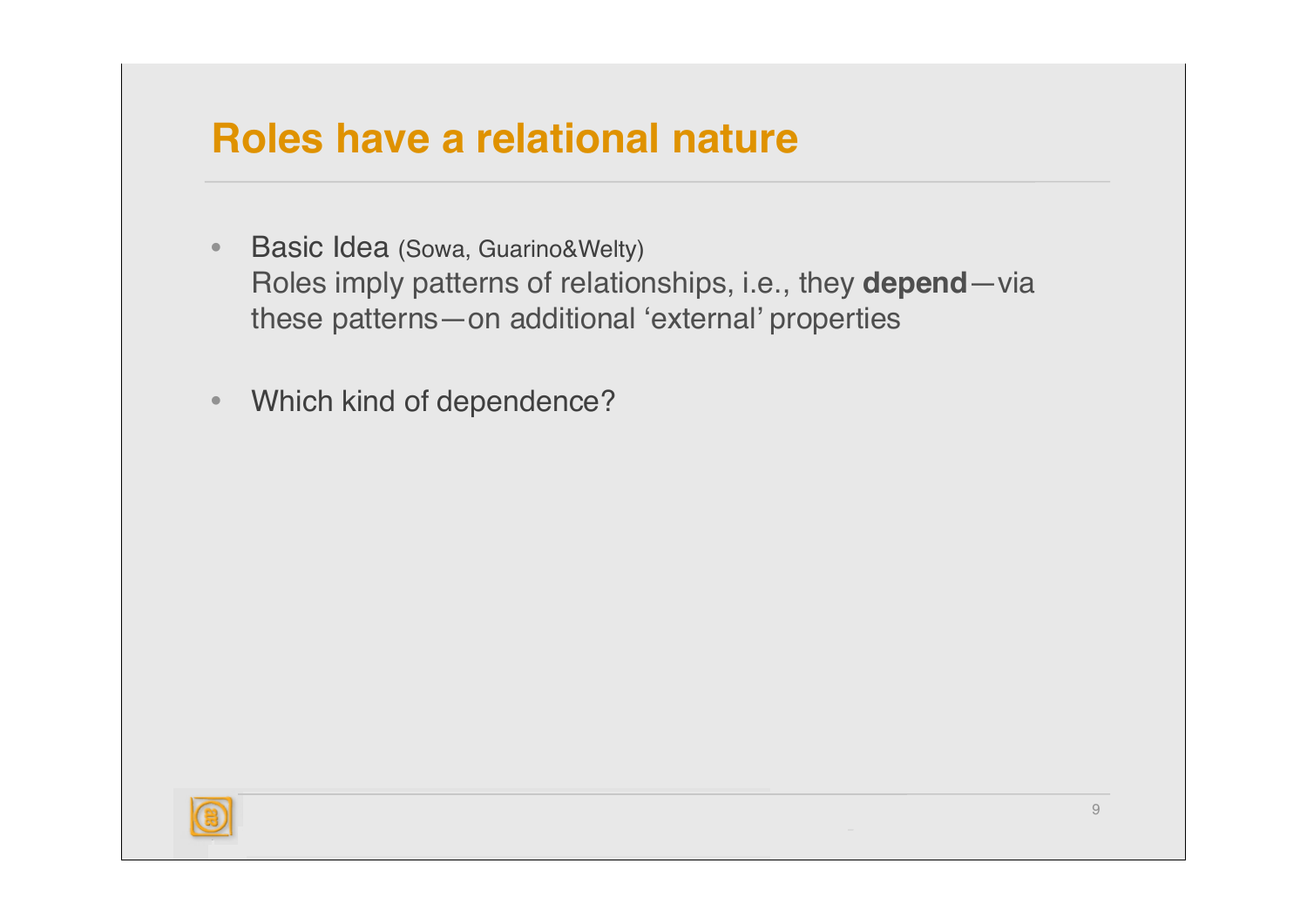### **Dependence**

- Between particulars
	- *Existential dependence* (specific/generic) *(*also *constant dependence)*
		- Hole/host, person/brain, person/heart
	- Internal vs. external dependence
		- Region/boundary....
	- Historical dependence
		- Person/parent
	- Causal dependence
		- Heat/fire
- Between universals
	- *Definitional dependence*
		- *P* depends on *Q* iff *Q* is involved in the **definition** of *P [Fine 1995]*.
		- *External* definitional dependence [Masolo et al. 2004]: +D/-D

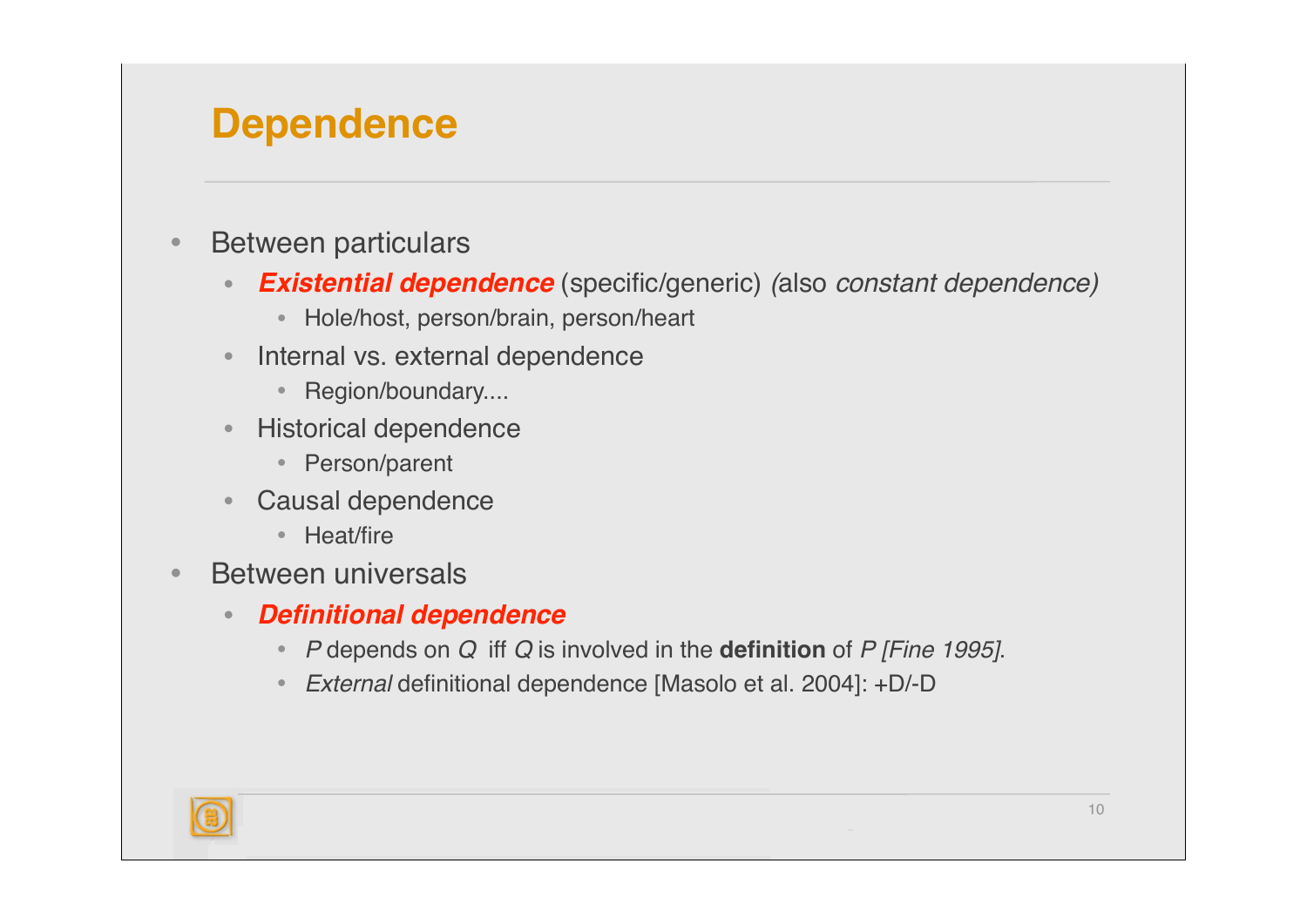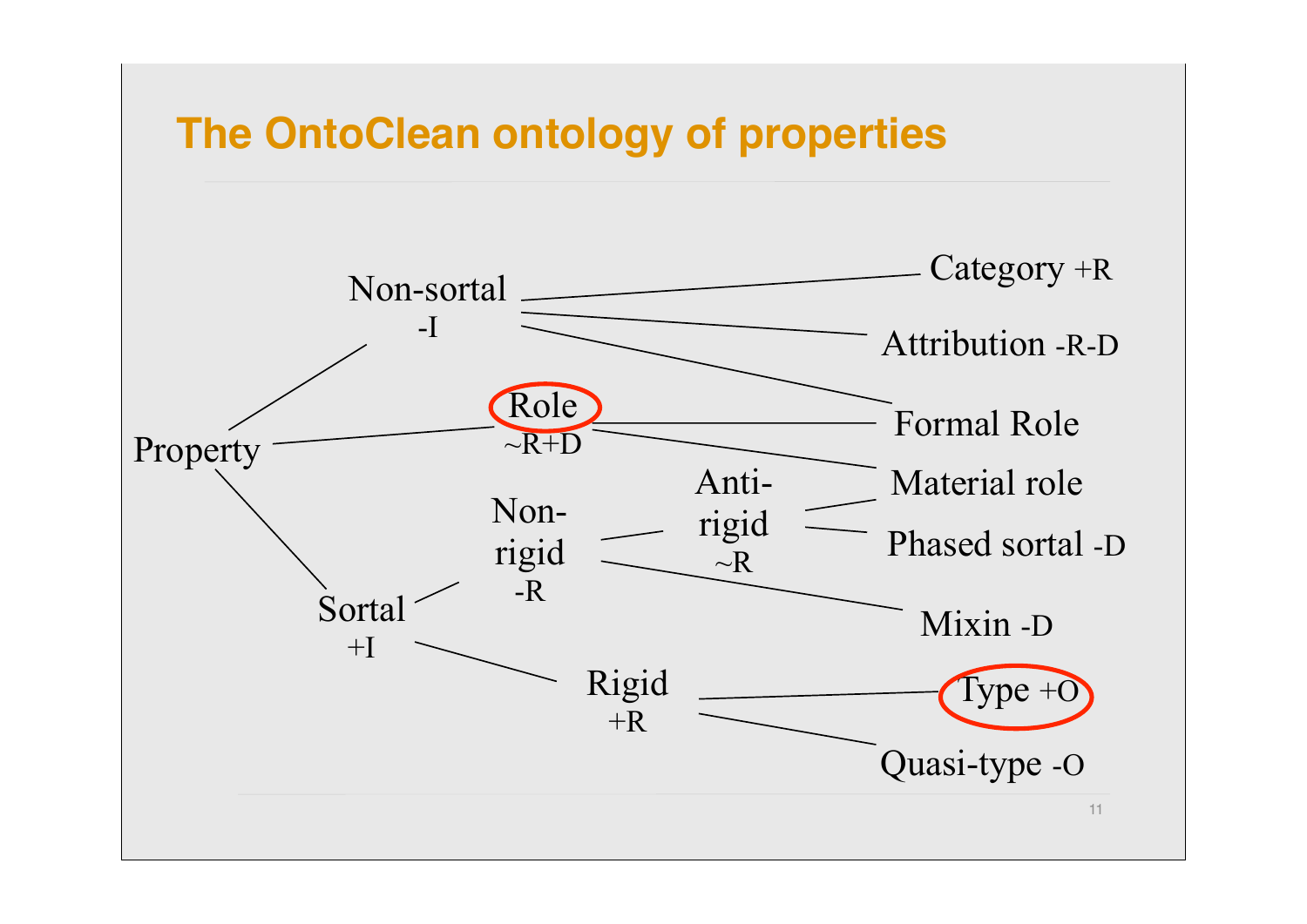#### **The dual nature of roles [Masolo et al 2004]**

- Social (and dynamic) aspects of roles not accounted for by the property view
	- Roles are created and disappear; are defined by conventions; are adopted and accepted by communities of agents
- Roles need to be considered **both** as properties (also called *role sortals*) and "first-class citizens" (simply called *roles*, typically focusing on *socially-constructed* roles).

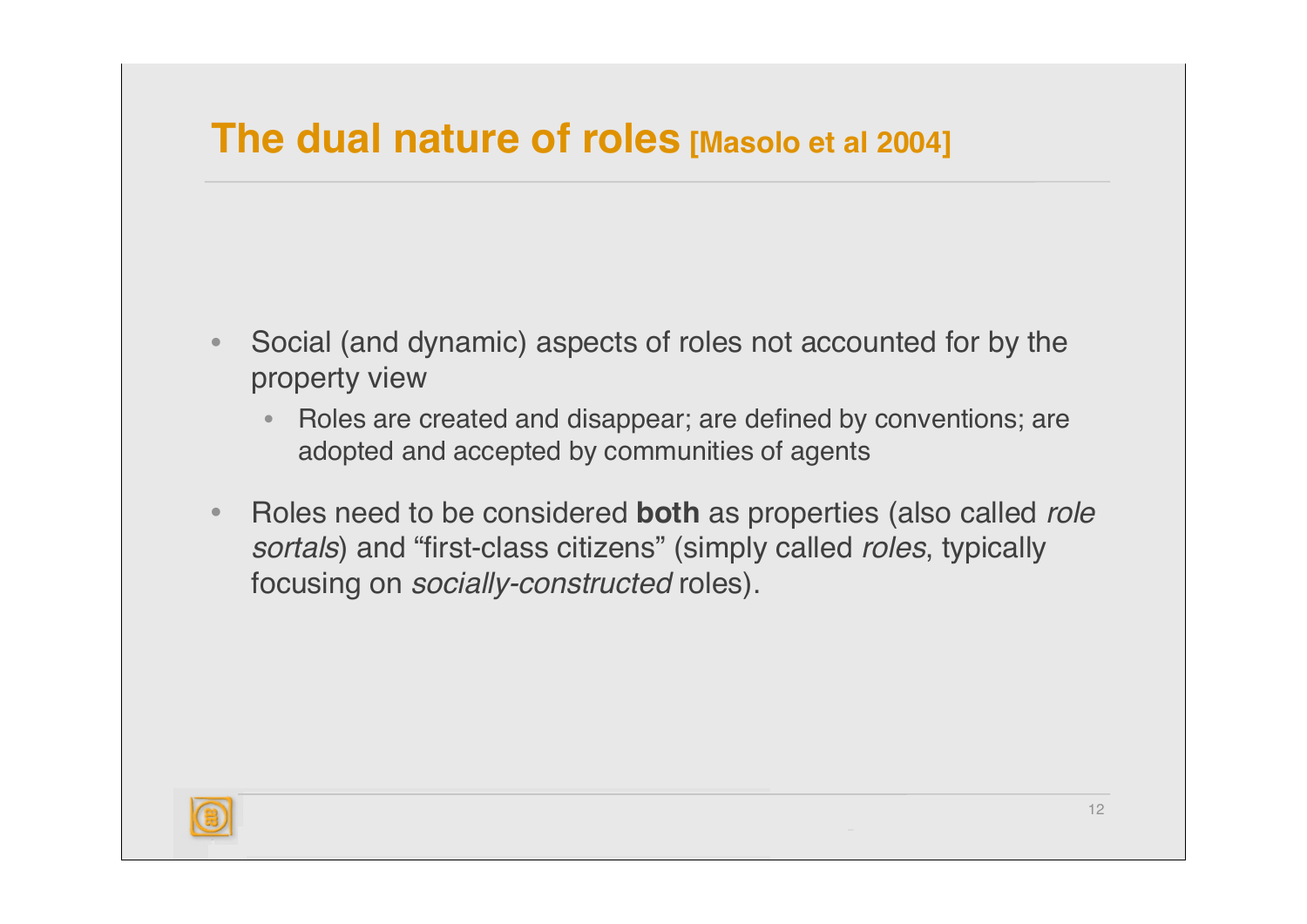



How strict should role players comply with their role descriptions?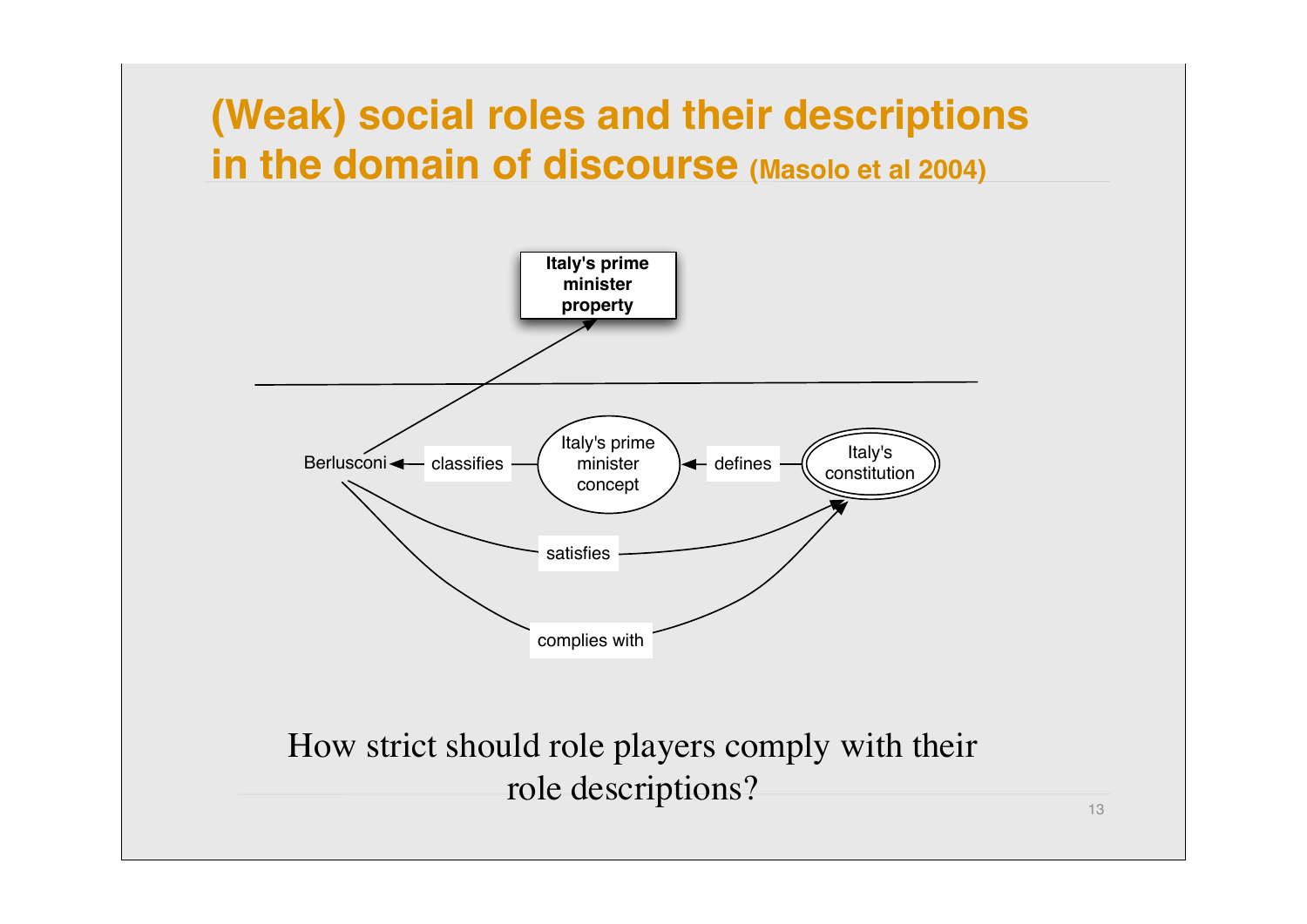### **Relational roles vs. (strong) social roles**

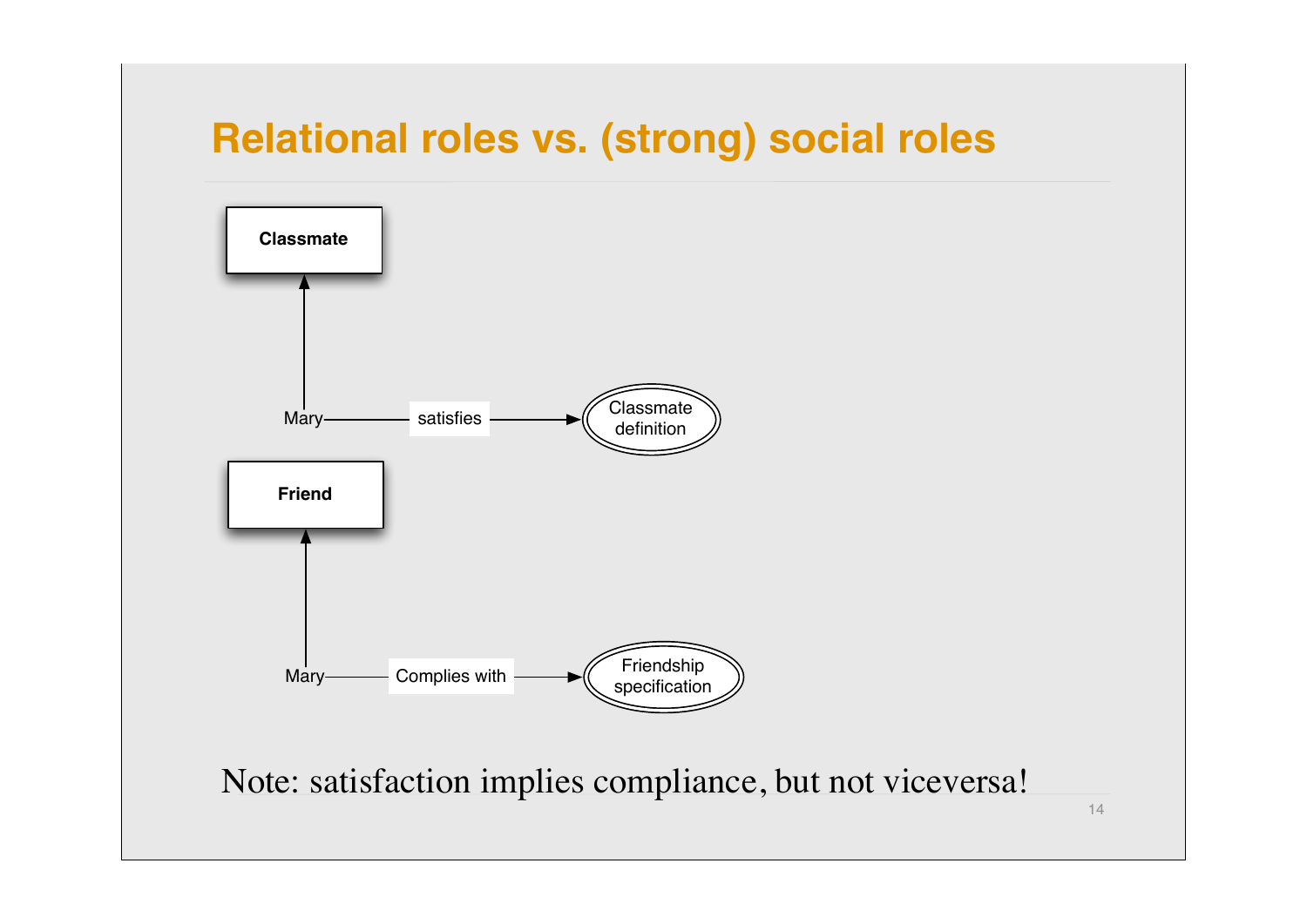# **Linguistic differences marking** *expected behavior* **for social roles**

- Verbs vs. nouns:
	- *driving* vs. *driver*
- Comparatives:
	- *John has a good friend* vs. *John has a good classmate*
	- *He is a good driver* vs. *he is a good pedestrian/passenger*
	- *He is a good president* vs. *he is a good ocular witness*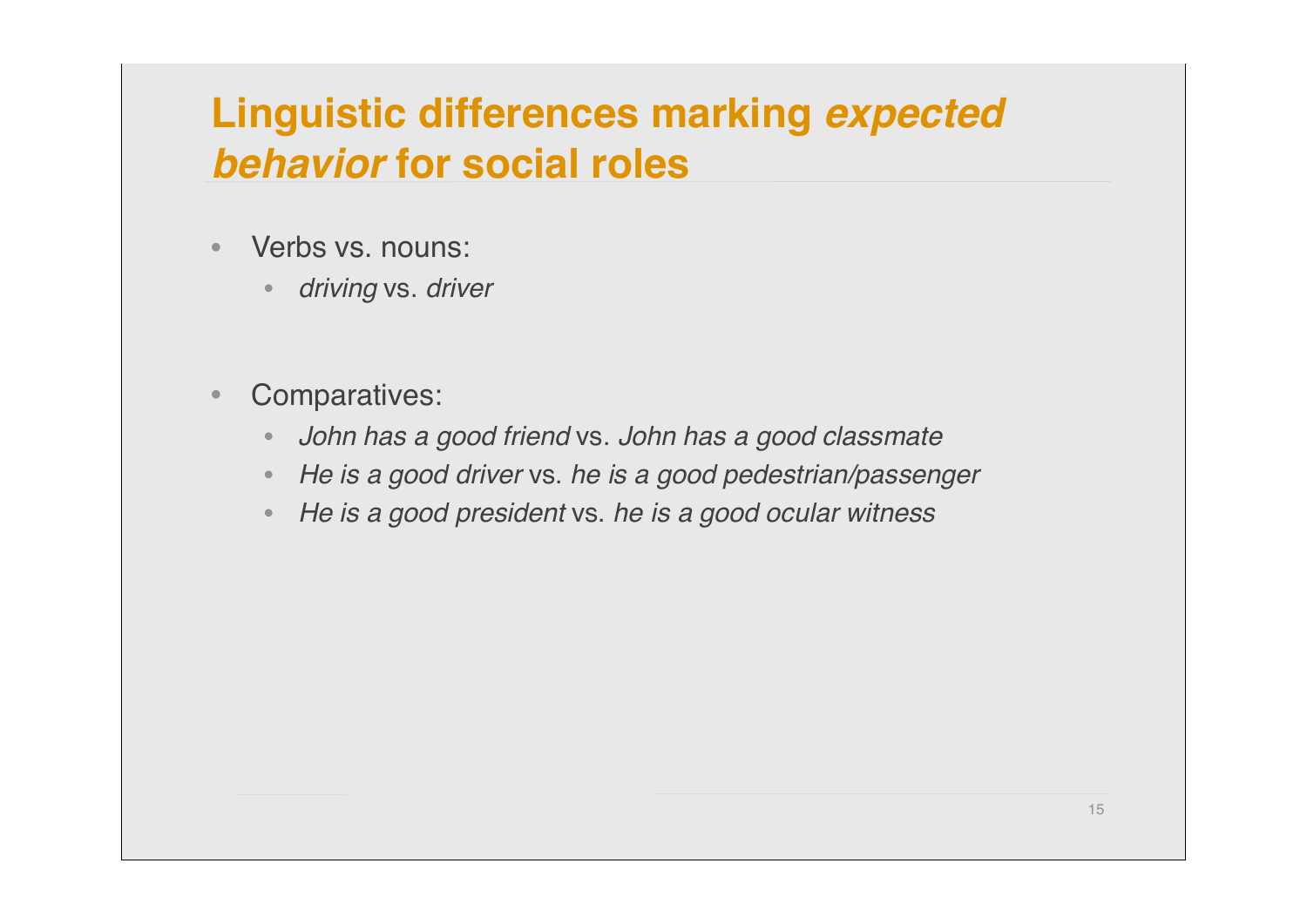## **Functional roles and functional parts in artefacts**

- 1. The right headlamp of my car was not working
- 2. The right headlamp of my car is *uninstalled/missing*
- 3. This cable connects the battery to the right headlamp
- 4. The right headlamp of my car has been replaced 2 times

What are the referents of role terms?

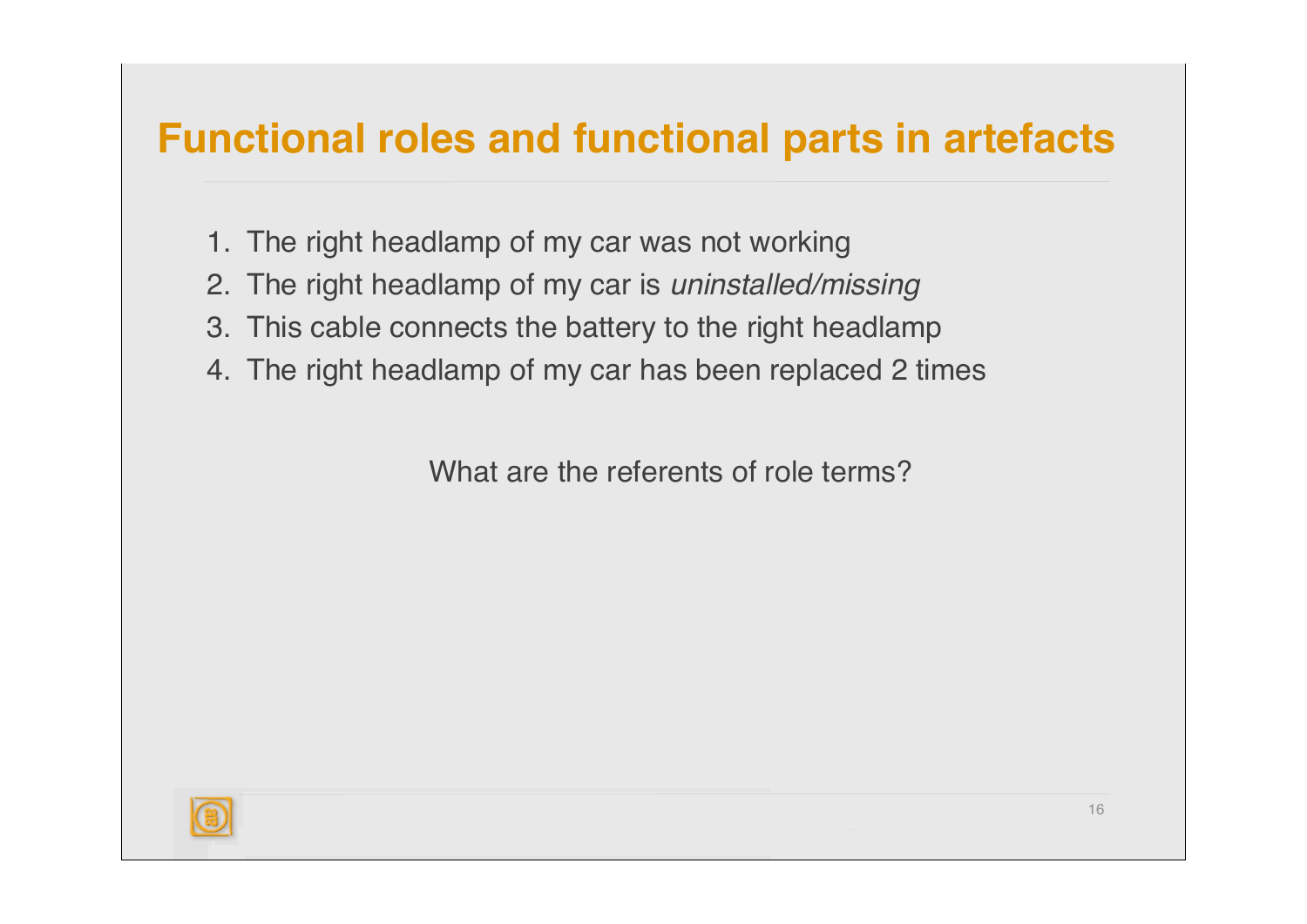### **Functional roles in organizations**

- *President* vs. *presidency*
- *The presidency is vacant*
- *The presidency never acted against the parliament*
- *People can send letters to the presidency (even while the presidency is vacant)*

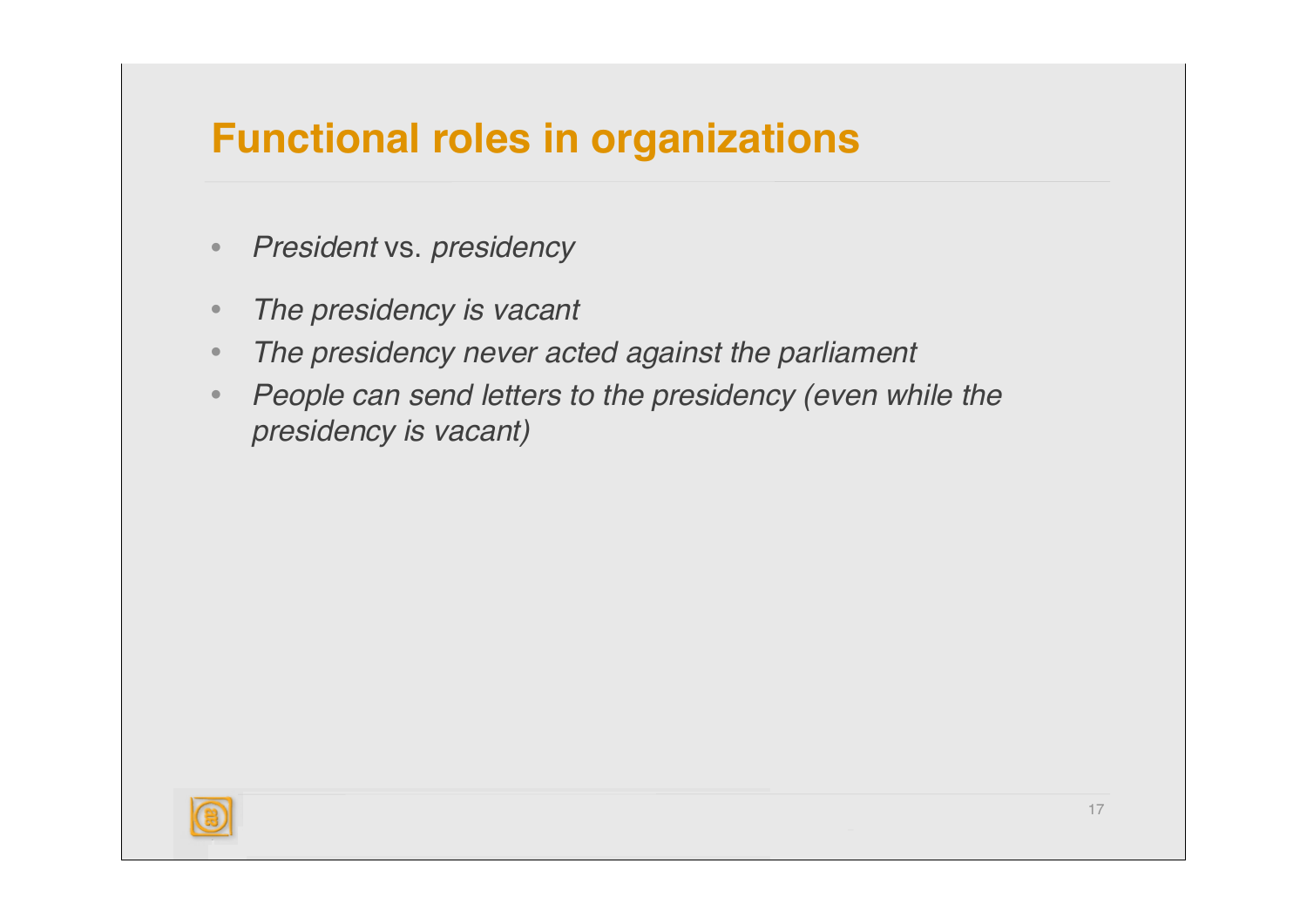#### **Roles as ways to participate to** *contexts*

- Possible contexts for roles:
	- Abstract relational context
	- Eventual context
	- Objectual context
	- Extended context (including everything that participates to an object's *life*)
- Example: the context of *teaching* is the relationship with the student, the context of *teacher* can be the school, or a particular kid.
- We can distinguish roles according to their context's kind:
	- Abstract roles (*parameter*)
	- Eventual roles (*agent*)
	- Objectual role (*part*, *color*)
	- Contextual role (*friend, teacher)*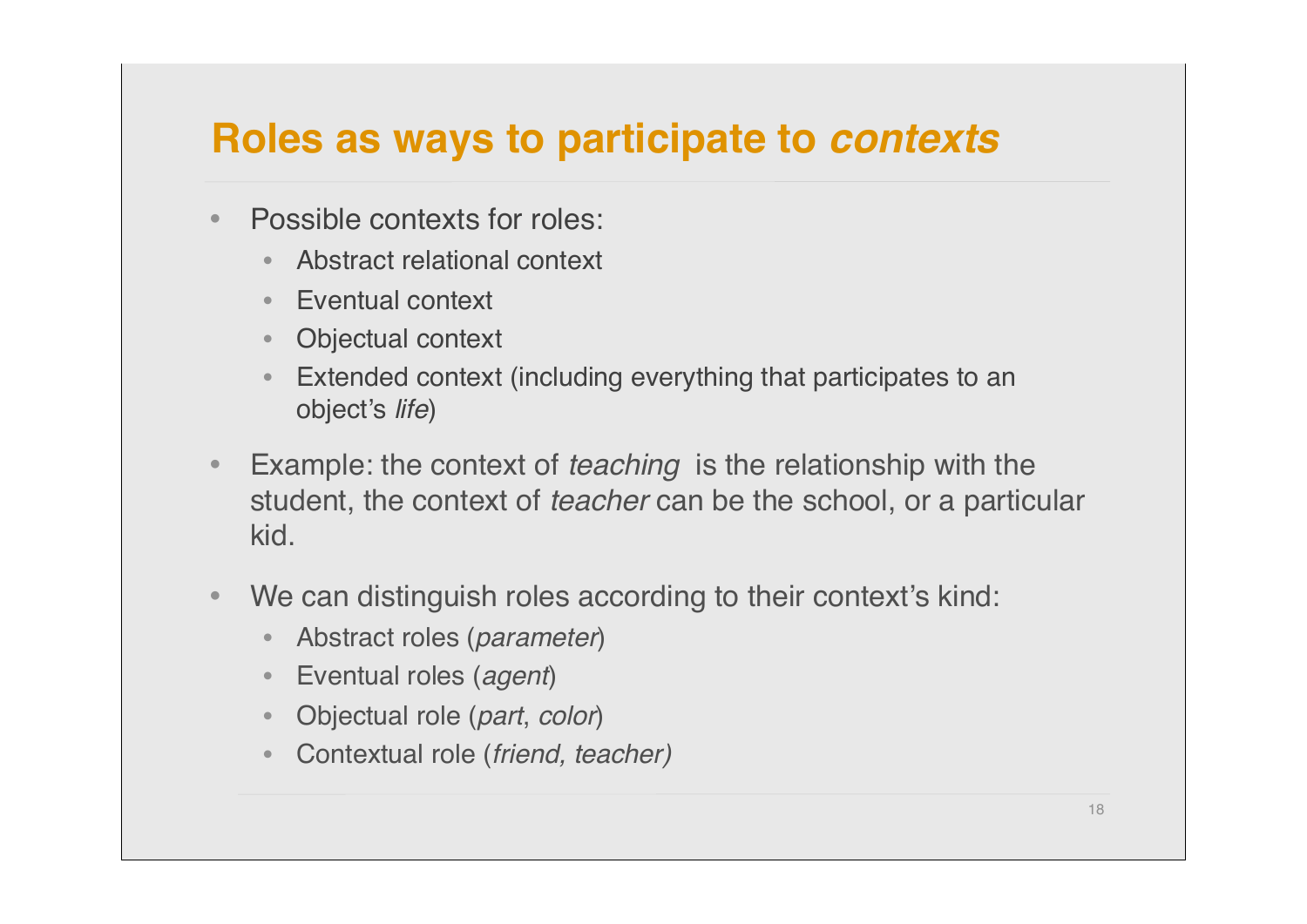# **Within their context, functional roles are**  *replaceable*

- *classmate* vs. *teacher*
- *employee* vs. *customer*
- *...*

• Replaceability presupposes a *new entity* in people's mind ontology, a kind of *virtual, idealized role player*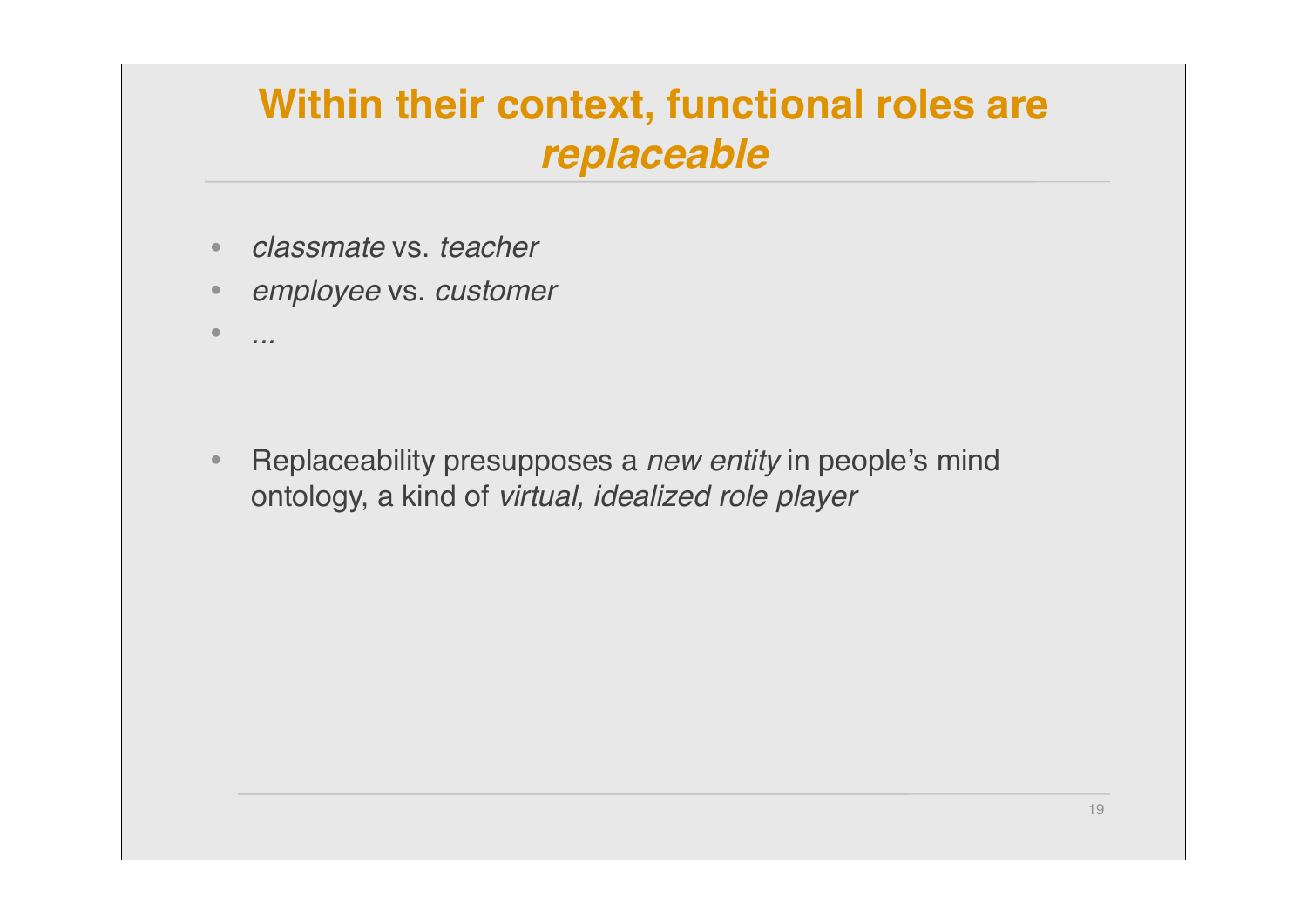#### **Functional roles: the whole picture**



20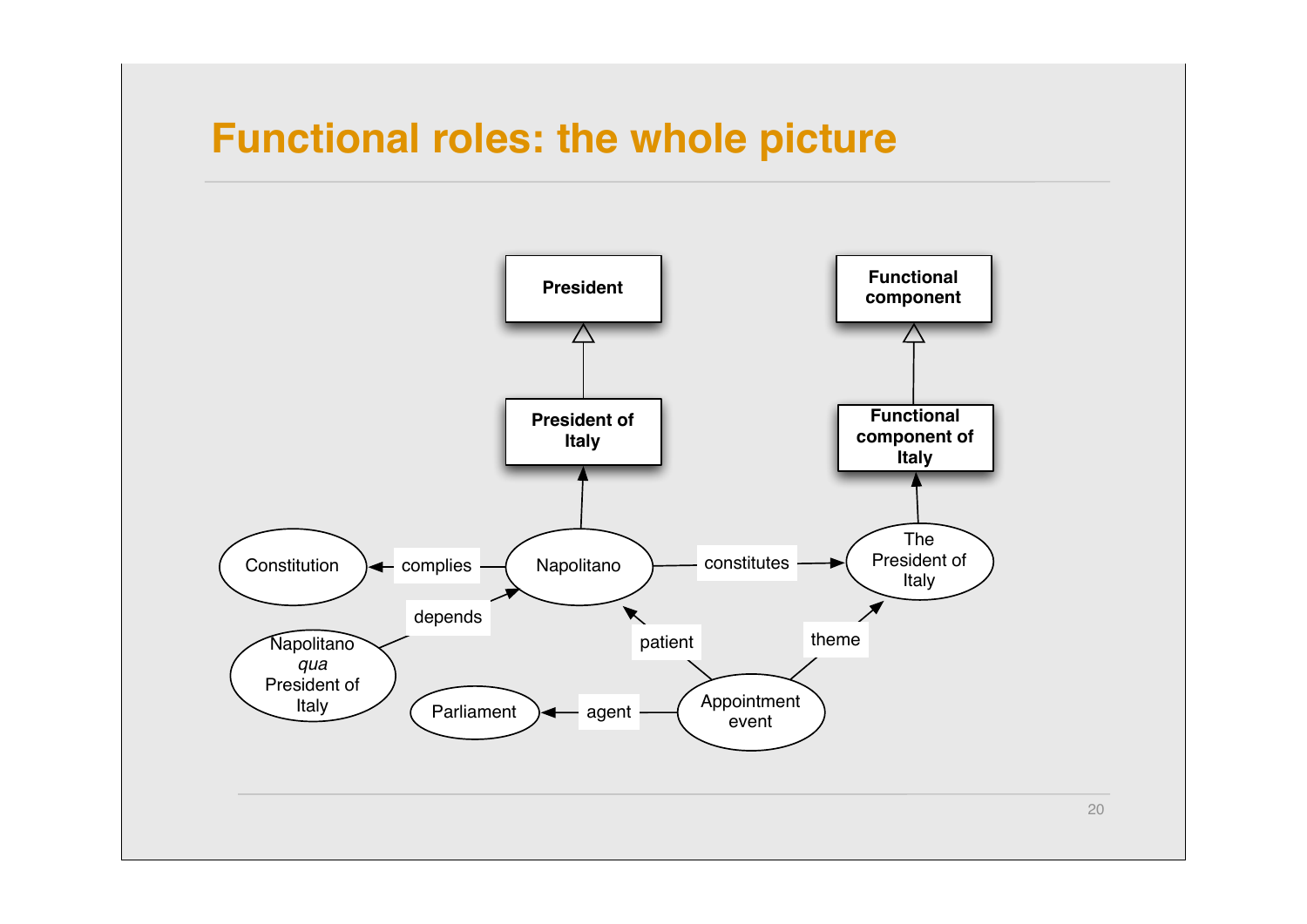### **Functional roles are assigned roles**

- Pre-defined *intended properties* are assigned to the instances (players) of such roles:
	- Intrinsic properties
	- Relational properties
	- Behavior
- *Being the right headlamp of Toyota Yaris Verso 2002* is a functional role
- *Being smashed in an accident* is an ordinary role

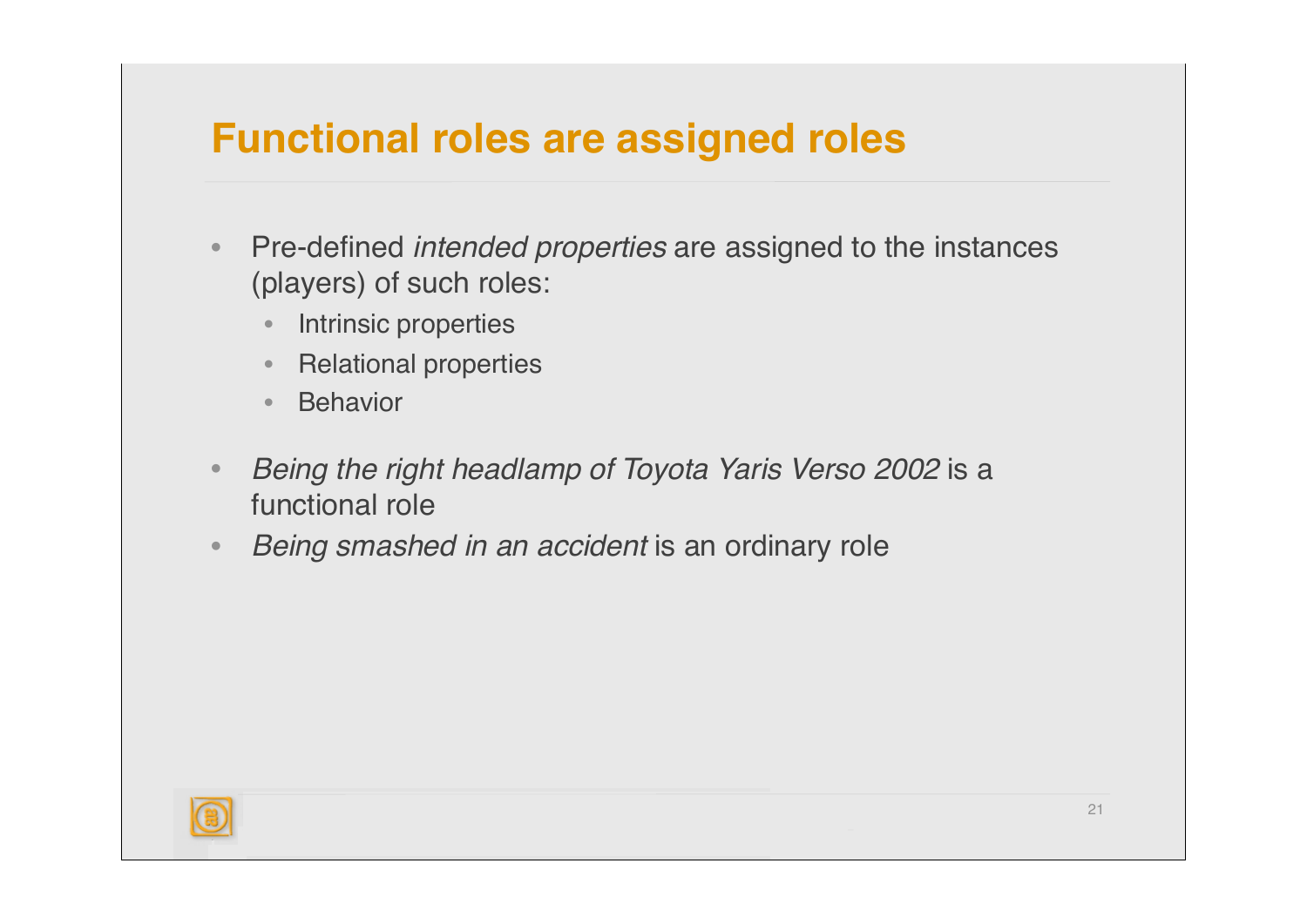### **Virtual players and nominal players**

- Virtual players: located within the artifact, can be "materialized" or not, but they are physical, so to speak
- Nominal players: abstract prototypical particulars, *which however can have physical qualities*

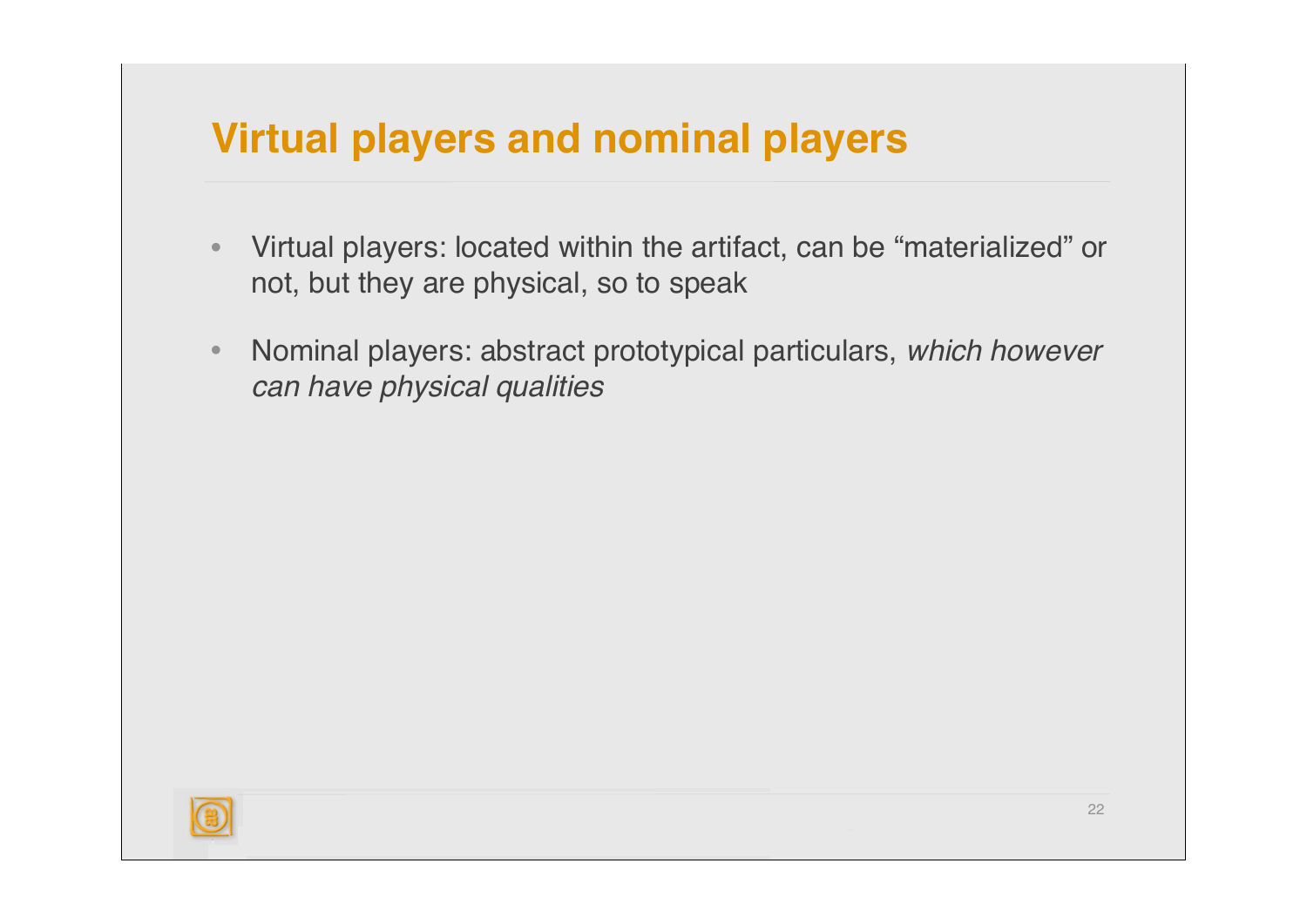## **Binary relations: a general classification**



**Conjecture: attributes are always internal ...within a context**

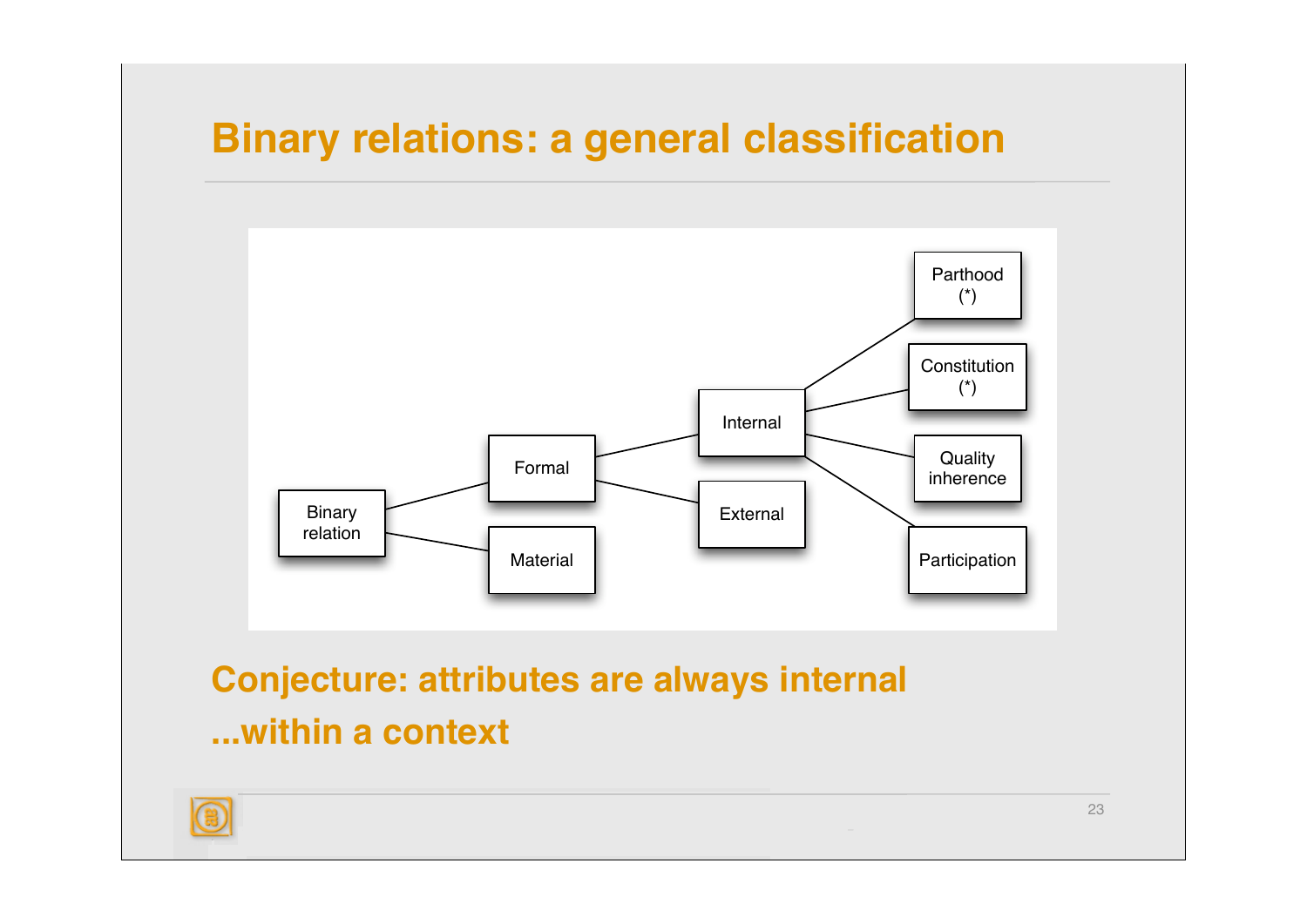#### **Conclusions**

- 1. There is a formal difference between *being in a role* and *playing a role*
- 2. There is a formal difference between

*school mate, school friend and school teacher*

3. Attributes are *internal relations* (within a possibly extended context)